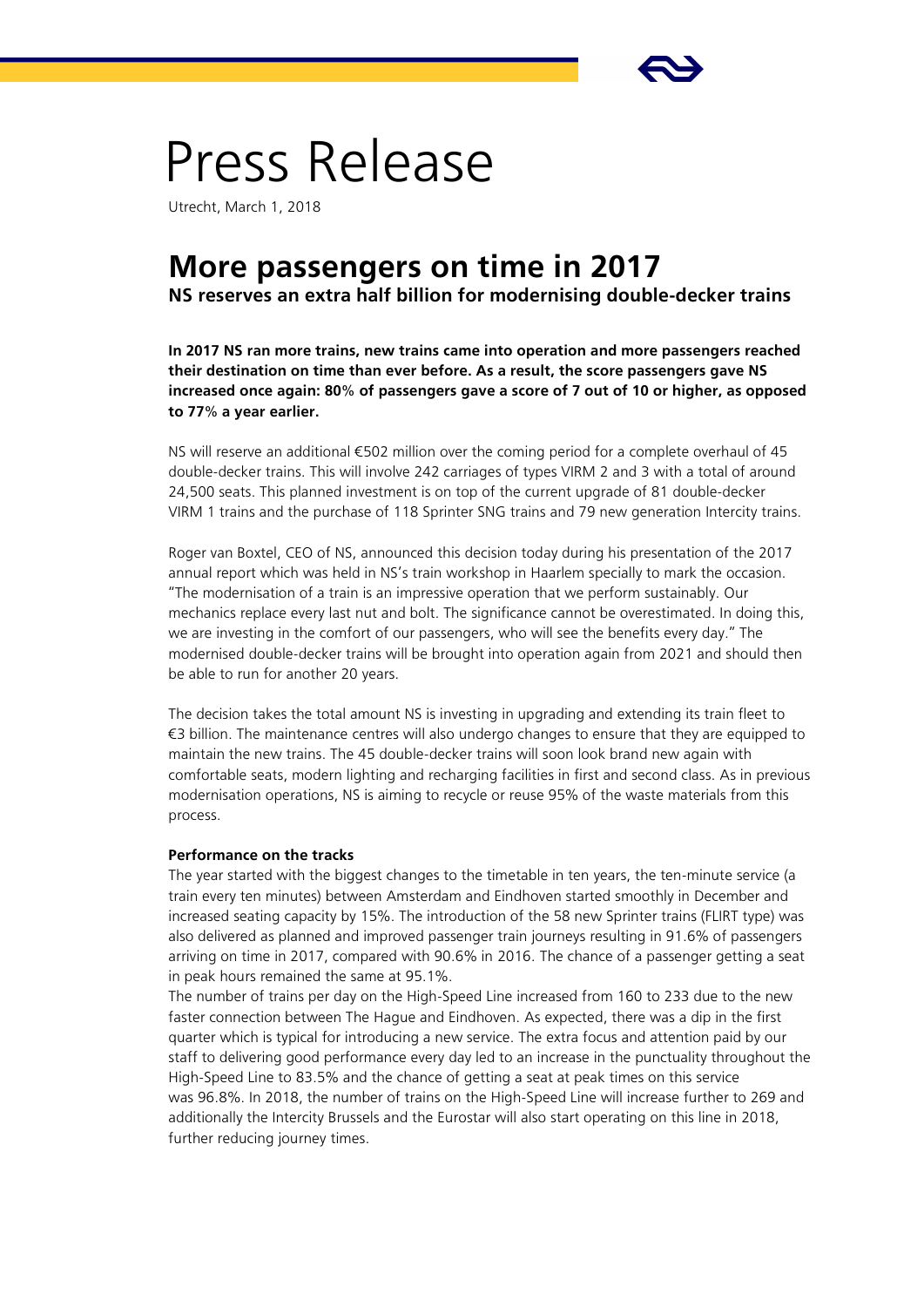

**Datum** 1 March 2018 **Pagina** 2

> The results for 2017 continue the upward trend seen in 2016 for strong operational performance. NS achieved the norms agreed with the Ministry of Infrastructure and Water Management for all twelve performance indicators.

|                                   | Achieved 2017 | Achieved 2016 | Baseline 2017 |
|-----------------------------------|---------------|---------------|---------------|
| Customer satisfaction             | 80%           | 77%           | 74%           |
| Punctuality for passengers        | 91,6%         | 90,6%         | 89,2%         |
| Punctuality for passengers on HSL | 83,5%         | 81,7%         | 82,5%         |
| Seat availability                 | 95.1%         | 95,1%         | 94.3%         |
| Seat availability on HSL          | 96,8%         | 97,3%         | 91.2%         |

Tabel 1: Achievement of the most important performance indicators NS 2017

### **Door to door**

Now that all the electricity used comes from wind power and the last diesel trains have been retired, NS has reduced CO<sub>2</sub> emissions from train journeys to zero. Use of OV-fiets, the public transport bicycle, increased once again this year from 2.4 to 3.1 million trips. The public transport bicycle has now become an indispensable part of the journey for many people. The number of Zonetaxi subscribers rose from 34,000 to 44,000. In 2017, NS started operating access gates at various stations, including Amsterdam Centraal and Utrecht Centraal. The gates are now operational at 74 stations which are in place to combat fare dodging and make passengers and staff feel safer. In addition, the access gates also ensure that passengers do not forget to check in or out.

#### **Financial results**

NS finished 2017 with €5,121 million in revenue, an increase of 0.5% since 2016 (€5,093 million). When adjusted for the sale of Qbuzz and the effect of the pound sterling exchange rate, the increase was 4.8%. NS achieved a profit from operating activities of €32 million (€270 million in 2016). Whereas in 2016 NS had exceptional income items from the sale of property (€117 million), in 2017 NS had exceptional items of expenditure, in particular the fine of €41 million imposed by the Netherlands Authority for Consumers and Markets (ACM). The underlying operating result (the result excluding exceptional items) amounted to €131 million in 2017; in 2016 it was €145 million. The main reason for this decrease was the sale of Qbuzz. A net profit of €24 million was recorded in 2017, as opposed to €212 million in 2016.

|                                  | 2017            | 2016            |
|----------------------------------|-----------------|-----------------|
| Turnover                         | € 5.121 million | € 5.093 million |
| Realised abroad                  | € 1.989 million | € 1.921 million |
| Result from operating activities | € 32 million    | € 270 million   |
| Underlying operating result      | € 131 million   | € 145 million   |
| Net profit                       | € 24 million    | € 212 million   |
| Investments                      | € 618 million   | € 791 million   |

Tabel 2: Financial key figures NS 2017

### **NS abroad**

NS is continuing to acquire experience in the European railway market through Abellio. In 2017, Abellio UK and its partners won the West Midlands franchise in the United Kingdom and Abellio Germany added WestfahlenBahn to its portfolio. Abellio is now the fourth largest carrier on the railways in both the United Kingdom and Germany. NS once again recorded a profit in its foreign